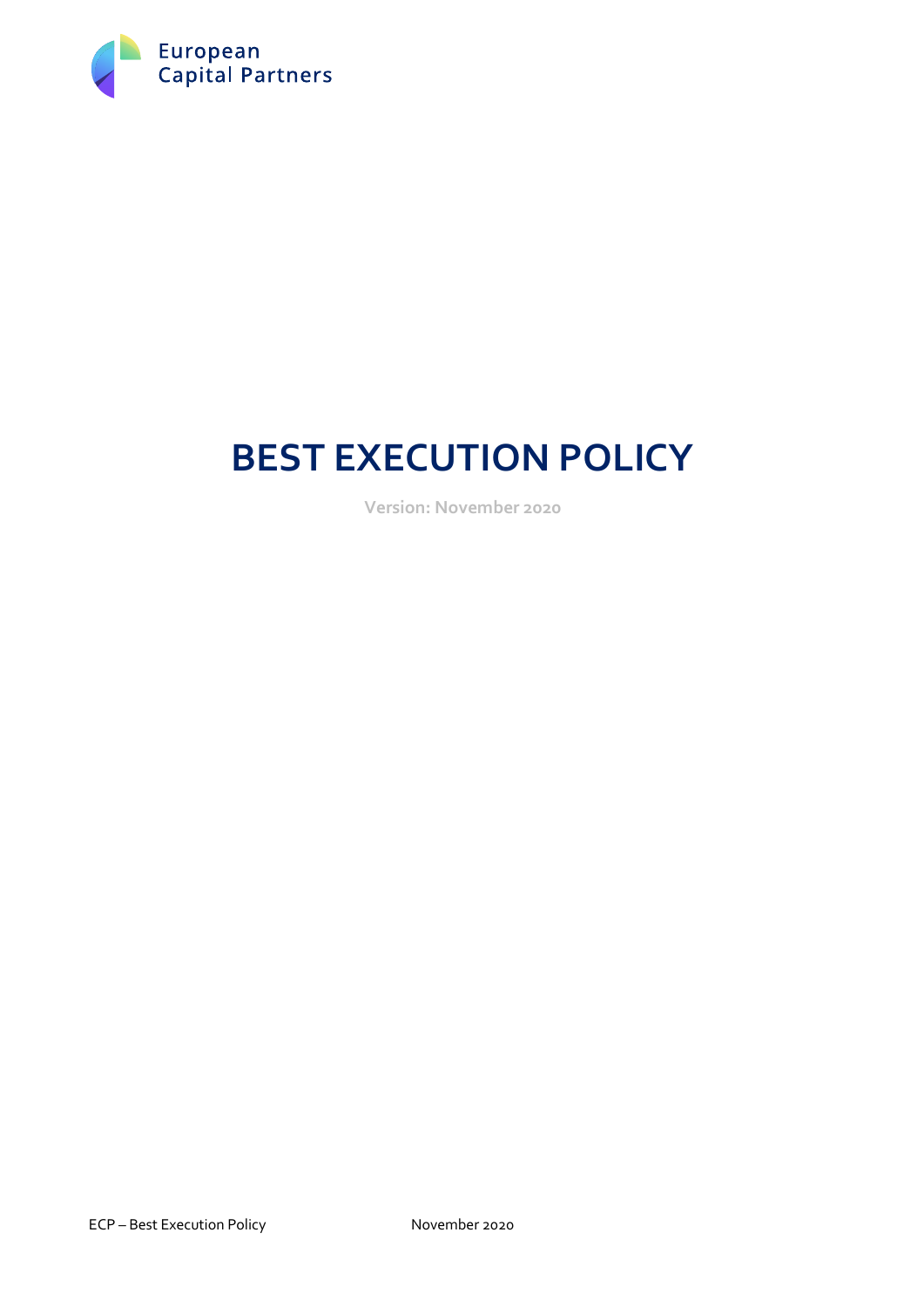

# **1. BEST EXECUTION AND BEST SELECTION OBLIGATIONS**

# **Objective**

- 1.1 In accordance with the Markets in Financial Instruments Directive<sup>1</sup> (MiFID II) as revised and in force since 3rd January 2018, the Company must act in the best interests of its Clients when executing decisions to deal on behalf of the AIF or the Client in the context of the management of their portfolio and when making a Portfolio Transaction.
- 1.2 All Capitalized Terms herein will have the meaning defined in the latest version of the Handbook of Policies and Procedures.

# **Scope**

1.3 This purpose of this Policy is to define and describe the procedures used by the Company to ensure best selection and best execution of its Clients in accordance with MiFID II when.

#### **Legal references**

- 1.4 MiFID comprises the following regulations:
	- 1.4.1 Art. 24(1) and 27 of Directive 2014/65 / EU;
	- 1.4.2 Art. 26 of Regulation (EU) No 600/2014;
	- 1.4.3 Art. 64 to 66 of Delegated Regulation of 25 April 2016;
	- 1.4.4 Art. 28 of the Delegated Regulations.

# **Definition**

1.5 **Portfolio Transaction** means the handling and execution of orers on the portfolio of a Client.

# **Preliminary remark**

- 1.6 The Company is only providing services to Clients who qualify as Professional Investors.
- 1.7 If a retail investor asks the Company to manage a mandate, the investor must accept to be categorized as a Professional Investor.
- 1.8 When orders are executed by intermediaries, the Company has a best selection obligation in respect of the intermediaries to whom it gives order for execution.
- 1.9 When a Client asks for an intermediary who has not been selected by the Company, the Client must agree on a formal document that the Company is not obliged to comply with the Best Selection and Best Execution obligations.

# **2. BEST SELECTION**

# **Principles of best selection policy**

<sup>&</sup>lt;sup>1</sup> Directive 2014/65/EU of the European Parliament and of the Council of 15 May 2014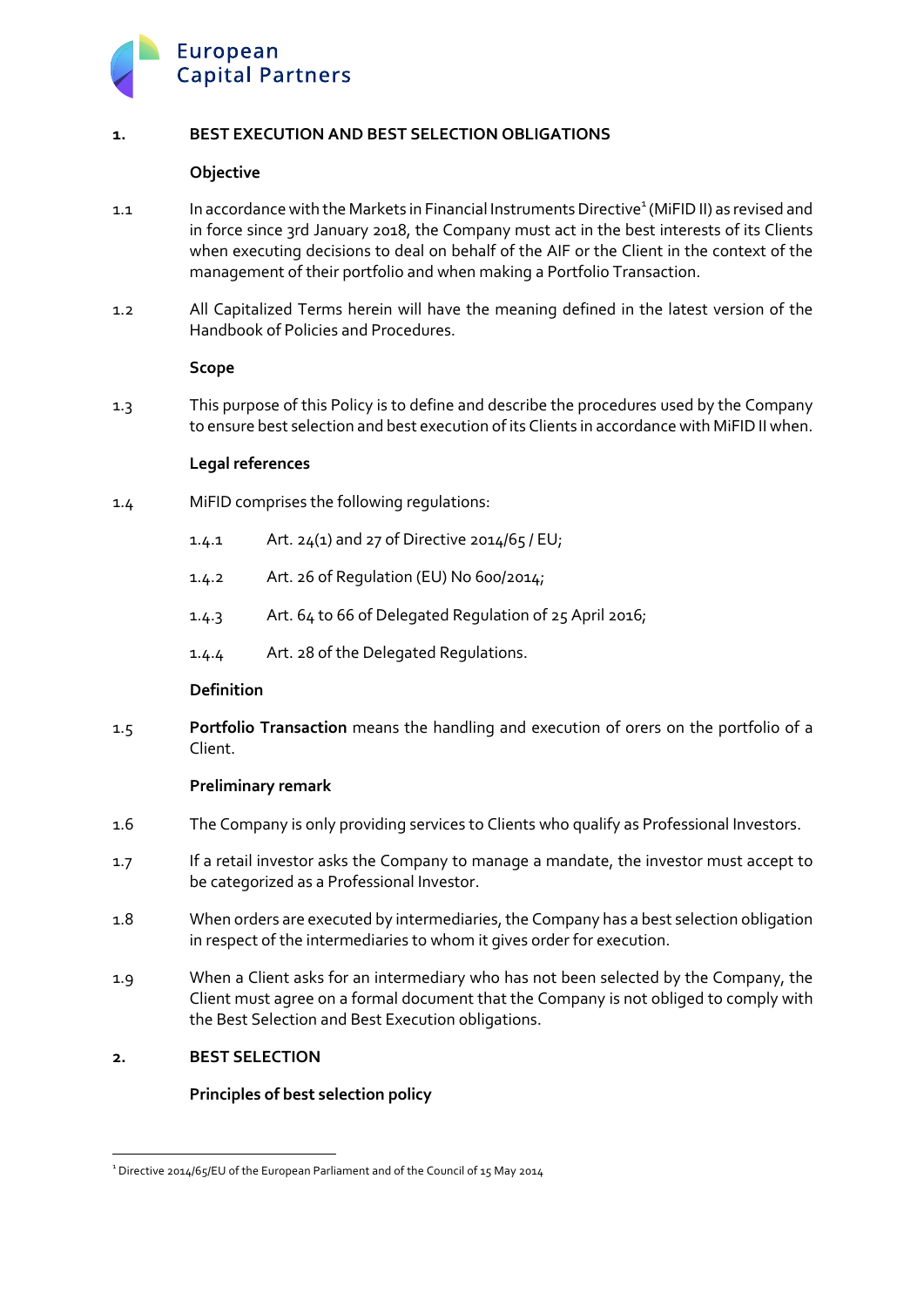# European **Capital Partners**

- 2.1 The Company's best selection policy is to select on behalf of its clients, intermediaries that have taken all reasonable measures to obtain the best possible result during the execution of orders transmitted to them.
- 2.2 The Company undertakes regular controls (at least annually and when any significant change in organization or structure) of the efficiency of its selection and execution policy (quality of execution), with a view to rectifying any deficiencies that might be observed.

# **Process for selecting intermediaries.**

- 2.3 To comply with its objective of Best Selection, the Company has implemented a selection process used for the choice of a new broker.
- 2.4 The Portfolio Management team arranges a due diligence on potential new brokers and has to obtain their best execution policy and as a basis of selection.
- 2.5 The Portfolio Management team rates criteria listed below:
	- 2.5.1 **Qualitative aspects e.g. total price of the transaction; access to the execution** venues (e.g. regulated mareket, multi-trading facility of OTC counterparty) in order to enable best execution; connectivity such as algorithms and tools used to handle orders, aimed at taking the best available opportunity throughout a range of different trading venues (SOR: Smart Order Routing); Voice order treatments; market technology; direct access to the market; access to market maker prices;
	- 2.5.2 Quantitative aspect: all transactions processed over a selection period are measured and compared to defined benchmarks (IS-TWAP, VWAP ...), which makes it possible to classify the brokers. This evaluation relies on the use of Transaction Cost Analysis (whenever available) in order to assess for each order the timing of completion of the exchanges between the managers, the brokers and the markets, and to evaluate the quality of the executions;
	- 2.5.3 Middle Office Notation: quality of confirmations, quality of the outcome; suspense management
- 2.6 New brokers cannot be subject to a qualitative and quantitative evaluation, or a notation of their middle office. New brokers are selected based on their reputation, their human and technical resources, their ability to provide the best execution in terms of their "best execution" policy, according to technical and technological criteria.
- 2.7 The Senior Management will review these evaluations and select brokers.

# **3. BEST EXECUTION**

- 3.1 Whenever the Portfolio Management Team buys or sells the Investment on behalf of the Company and for the account of the relevant AIF or Client, the Portfolio Management Team shall take all reasonable steps to obtain the best possible result for the AIFs and Clients by considering:
	- 3.1.1 **Price**: this is the final price of the financial instrument, excluding our own execution fees. Price is generally the most important factor when we are assessing how to obtain the best possible result when executing Client's orders;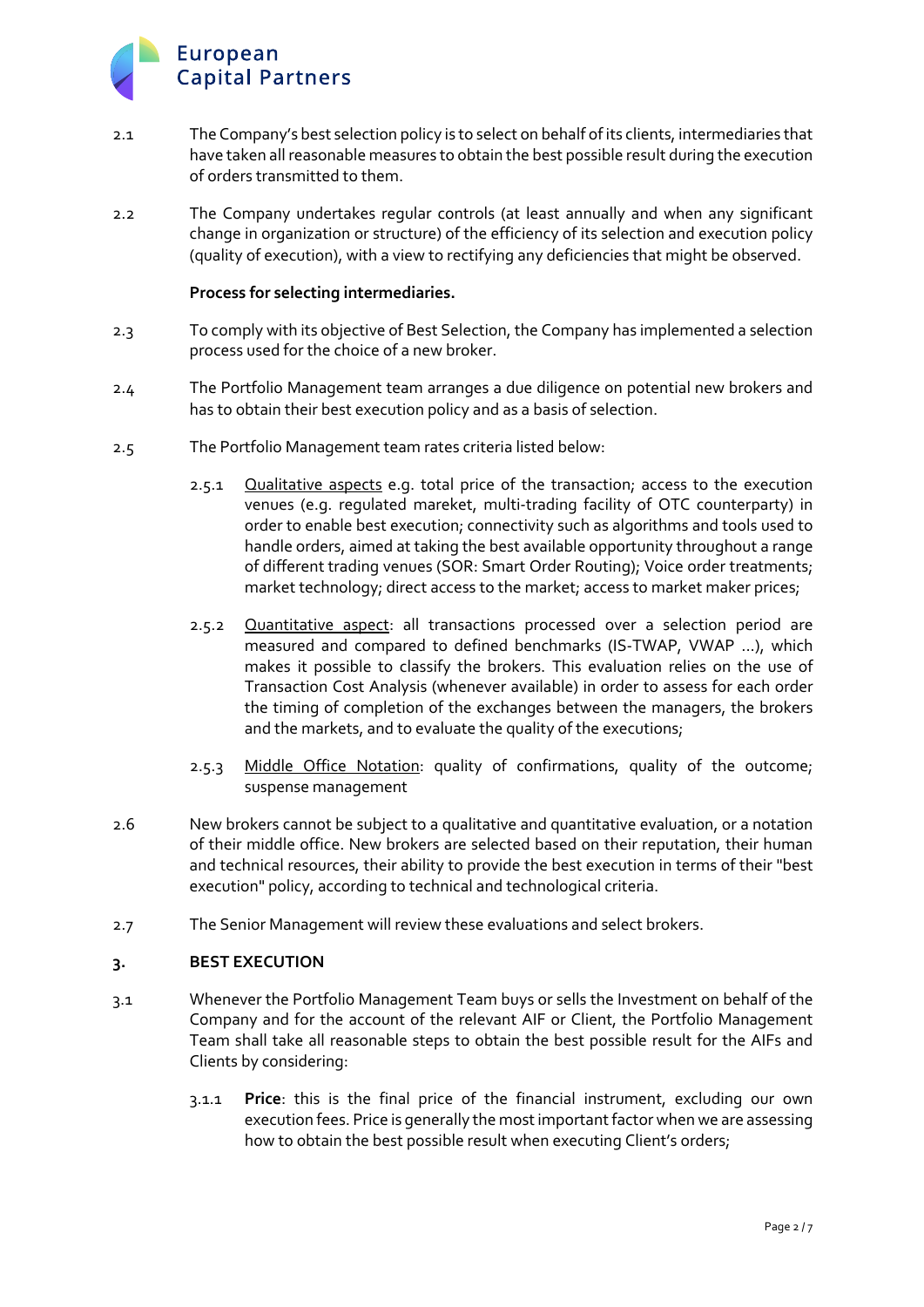

- 3.1.2 **Costs**: they include commissions, costs and fees that are charged for executing the customer's order. If we charge a fixed-rate commission on their transactions, these costs will have a limited impact on the procedures for execution of their order. If the customer has entered into a commercial agreement whereby these costs impact on the fees that we charge them, we will agree with them the best way to factor these costs into our execution strategy;
- 3.1.3 **Speed**: this is the speed with which we can execute an order. If the customer's instructions state or suggest how quickly we have to execute the order, we follow these instructions unless we see an immediate, significant conflict with the price. When the instruction makes no reference to speed, we execute the order at the speed which, in our view, ensures a balance between creating a market impact and timely handling in order to avoid execution risk.
- 3.1.4 **Likelihood of execution**: this is the probability that we are able to execute the customer's order, or at least a significant proportion of the order. The importance of this factor increases when access to liquidity for the instrument in question is limited in some way;
- 3.1.5 **Likelihood of settlement**: we expect the transactions that we execute for our customers to be settled in good time. As a general rule, the likelihood of settlement is not a significant factor in the equity markets. In some situations, however, the likelihood of settlement may be a more significant factor than price;
- 3.1.6 **Size of order**: this is the size of the order relative to the average volume of trades in a specific financial instrument. The size of the customer's order may be a significant factor if the order exceeds the daily volume of trades in a specific financial instrument, e.g. in the case of combined order trades. Large-volume transactions may have a negative impact on the price of financial instruments when executed directly as one trade in a given execution venue. If a customer submits an order of this type, we will not necessarily consider price and speed as being the most important factors. When submitting a large order, it may be in the customer's interest to build up or unwind a substantial position in a specific financial instrument. In these circumstances, we may consider the likelihood of execution and the likelihood of settlement to be key execution factors
- 3.1.7 **Nature of order**: in some cases, the nature of the order leads conditions or restrictions as regards its execution. For example, if the customer submits a limit order, we may face restrictions when it comes to its execution, such as the fact that some execution venues do not accept limit orders. In such cases, we will consider the other execution factors to obtain the best result for the customer in the execution venues that accept your limit order;

or

- 3.1.8 **Any other consideration relevant to the execution of the order**. The same applies where the Portfolio Management Team is making a Portfolio Transaction with another entity for execution. The relative importance of such factors shall be determined by reference to the following criteria:
	- (a) The objectives, investment policy and risks specific to the AIF or the Client, as indicated in the AIF Documents respectively the Client Mandate;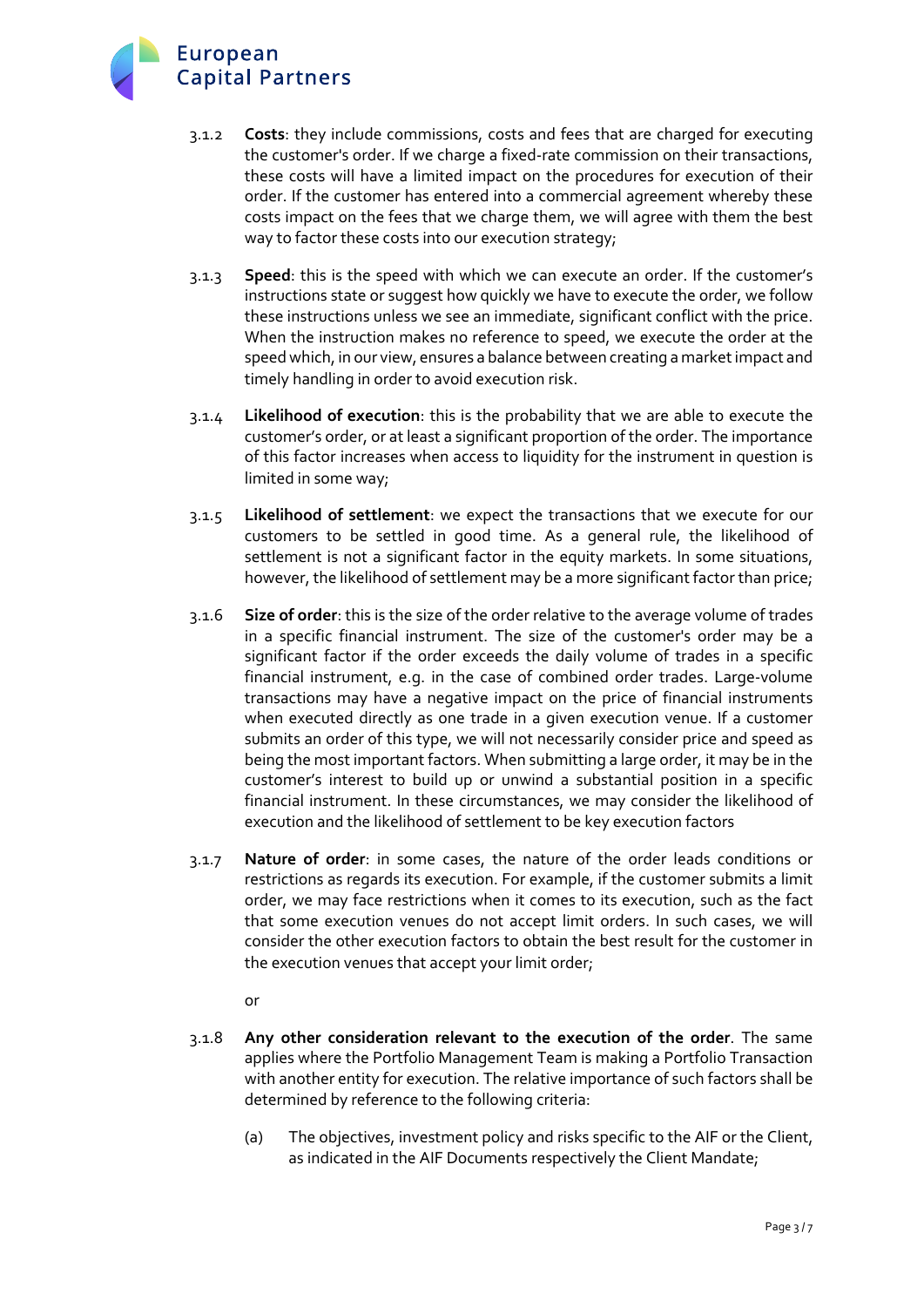

- (b) The characteristics of the Portfolio Transaction;
- (c) The characteristics of the investment that are the subject of the Portfolio Transaction; and
- (d) The characteristics of the execution venues to which that Portfolio Transaction can be directed.

#### **Best execution and trade allocation policy for AIFs**

- 3.2 The Company has established and implemented the following arrangement for complying with the obligations referred to above:
	- 3.2.1 The Portfolio Management Team on its behalf will execute and make Portfolio Transactions for AIFs sequentially and promptly unless the characteristics of the Portfolio Transaction or prevailing market conditions make this impracticable, or the interests of a relevant AIF require otherwise.
	- 3.2.2 A Portfolio Transaction executed or placed on behalf of an AIF is promptly and accurately recorded and allocated.
	- 3.2.3 Financial Instruments or sums of money, received in settlement of the executed or placed Portfolio Transaction must be promptly and correctly delivered to the account of the appropriate AIF.
	- 3.2.4 The Company will not misuse information relating to pending orders for AIFs or Clients and will take all reasonable steps to prevent the misuse of such information by any of its Members of Staff.
	- 3.2.5 The Company will not aggregate a Portfolio Transaction for an AIF with Portfolio Transaction for another AIF with a Portfolio Transaction for its own account, unless the following conditions are met:
		- (a) It must be unlikely that the aggregation of Portfolio Transactions will operate overall to the disadvantage of any of the AIFs involved;
		- (b) A Portfolio Transaction allocation policy will be established and implemented, providing in sufficiently precise terms for the fair allocation of aggregated orders, including how the volume and price of orders determines allocations and the treatment of partial executions.
		- (c) Where the Company aggregates orders and the aggregated Portfolio Transaction is partially executed, it must allocate the related trades, where possible and meaningful and not determined otherwise, proportionally among the AIFs.
		- (d) If Portfolio Transactions for the account of several AIFs and, as the case may be, for the own account are aggregated, the Company must not allocate the relevant Portfolio Transactions in a way that is detrimental to such AIF or any Investor.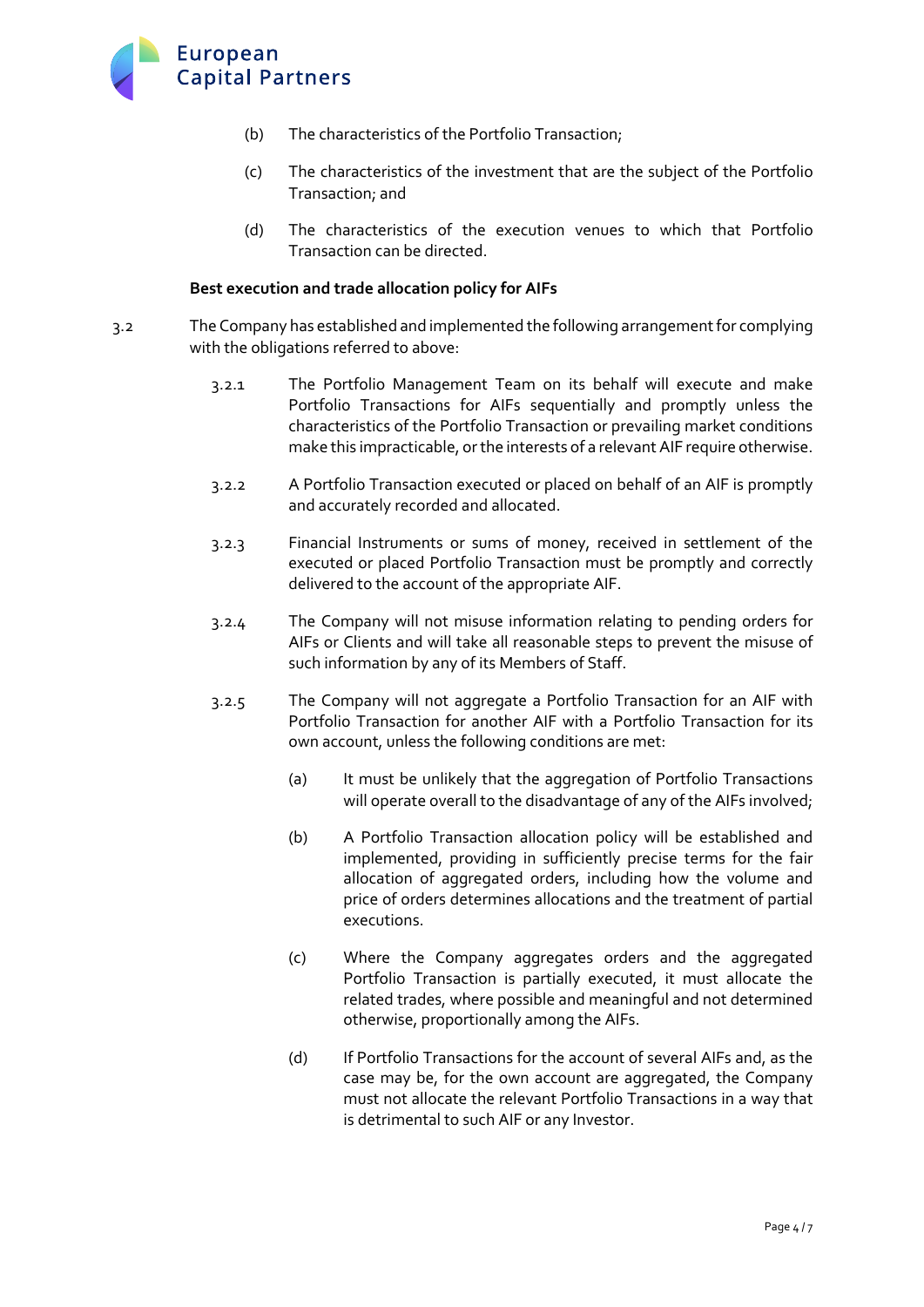

- (e) If aggregated Portfolio Transactions are partially executed, the Company must allocate the related Portfolio Transactions to such AIF in priority over those for own account.
- (f) If the Company is able to demonstrate to an AIF on reasonable grounds that it would not have been able to carry out the order on such advantageous terms without aggregation, or at all, it may allocate the transaction for own account proportionally.
- 3.2.6 The Company must at all times be able to demonstrate that it has executed or placed orders on behalf of the AIF in accordance with this Policy.
- 3.2.7 Whenever there is no choice of different execution venues, the Company must only be able to demonstrate that there is no choice of different execution venues.

# **Best execution and trade allocation policy for Clients**

#### *Best execution*

3.3 The Company is not executing Client orders, nor does it trade on its own account. The Company places orders on behalf of Clients with selected executing brokers which are listed on the Broker/Dealer List (see Annex A).

#### *Trade allocation*

- 3.4 Orders on behalf of several Clients may be aggregated.
- 3.5 Executed trades and partial executions will be allocated pro-rata to Client accounts for each trading day.
- 3.6 Exceptions to a pro-rata allocation of trades must be approved by the Compliance Officer. Such cases may include:
	- 3.6.1 Client directed transactions;
	- 3.6.2 Situations to comply with investment restrictions and regulations;
	- 3.6.3 Sale of securities contributed by a Client to its accounts; and
	- 3.6.4 Initial investment of new accounts.
- 3.7 On an annual basis, the Compliance Officer assesses on a sample basis whether trades have been allocated honestly and fairly according to this Policy.

#### *Trading strategy*

- 3.8 The Company usually aggregates all Client orders whenever possible in order to deploy the trading strategy in the most efficient manner. The Company will use the trading techniques that are believed to result in the best overall execution and price efficiency for its Clients.
- 3.9 These techniques may include, amongst others: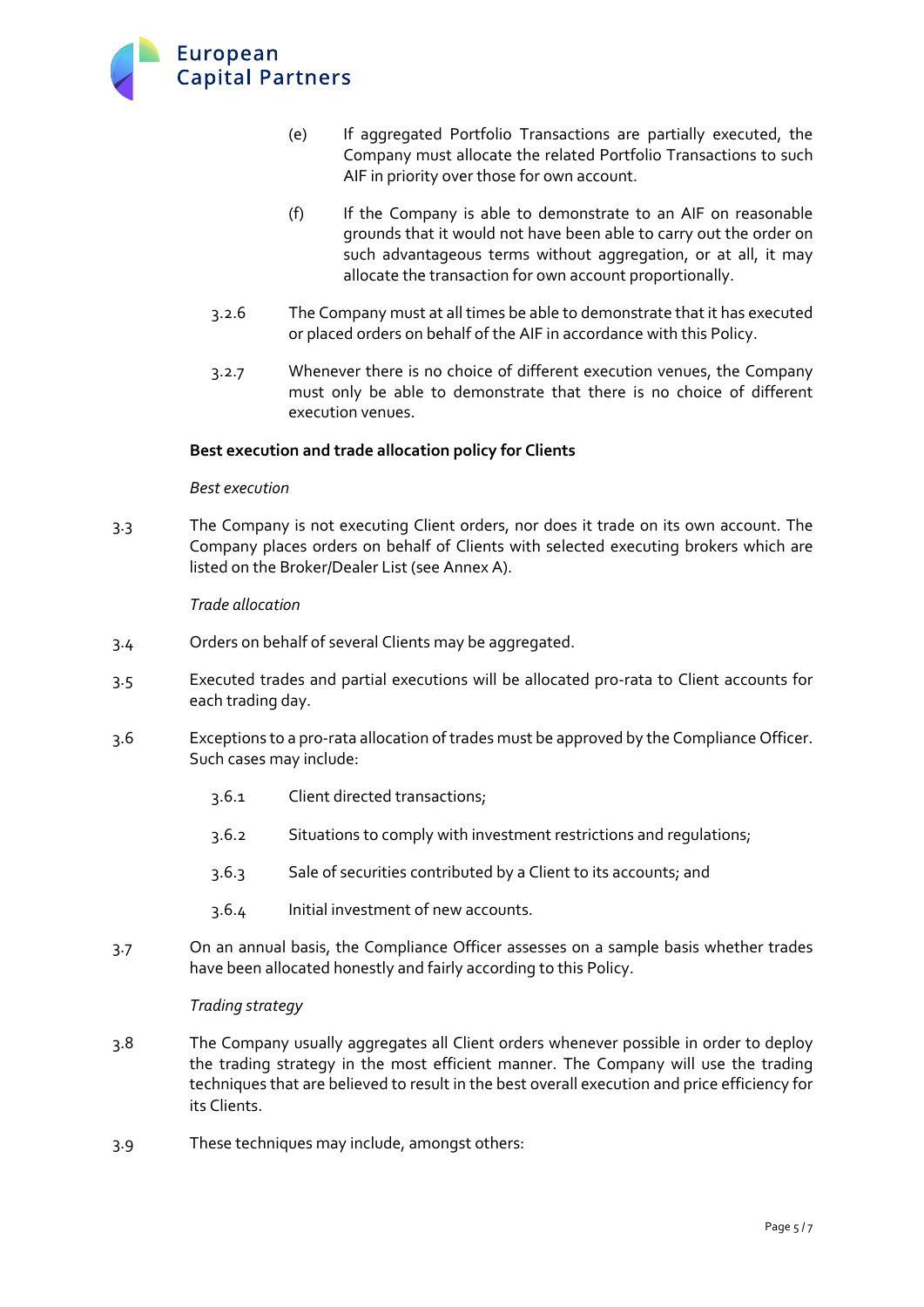

- 3.9.1 Aggregating orders for Clients who trade through the same executing broker;
- 3.9.2 Sequencing and pacing orders to obtain execution efficiency and to mitigate the possibility of orders for Clients impacting the market price of the security; and
- 3.9.3 Use of limit orders to reduce variance in execution price across accounts that trade through different executing brokers.

#### **Escalation process**

- 3.10 Where a breach of this Policy is identified, the Compliance Officer must be informed.
- 3.11 The Compliance Officer will then assess whether this breach is material and detrimental to the interests of the relevant AIF or Client (a **Material Order Breach**) and decide whether to:
	- 3.11.1 Inform the Board where it considers the breach to be a Material Order Breach; or
	- 3.11.2 Solve the breach without such informing where the breach is, in the Compliance Officer's opinion, not a Material Order Breach.

#### **Monitoring**

3.12 The Compliance Officer shall monitor on a regular basis the effectiveness of its arrangements and policy for the execution of orders with a view to identifying and, where appropriate, correcting any deficiencies.

#### **4. REVIEWING EXECUTION POLICY**

- 4.1 Minimum review period
	- 4.1.1 The execution policy communicated to Clients shall be reviewed at least every year. However, any significant change impacting the ability to obtain the best result possible also requires an early review of the policy.
	- 4.1.2 The following is a non-exhaustive list of the factors that may lead to such early reviews of the policy:
		- a. when controls undertaken by traders or Compliance indicate sizeable divergences with the policy's initial objectives;
		- b. when new elements emerge such as:
			- (i) new places of execution, which are shown after analysis to be worthy of inclusion on the list of selected places of execution,
			- (ii) new financial instruments,
			- (iii) new trading tools.
- 4.2 Initiative for the review